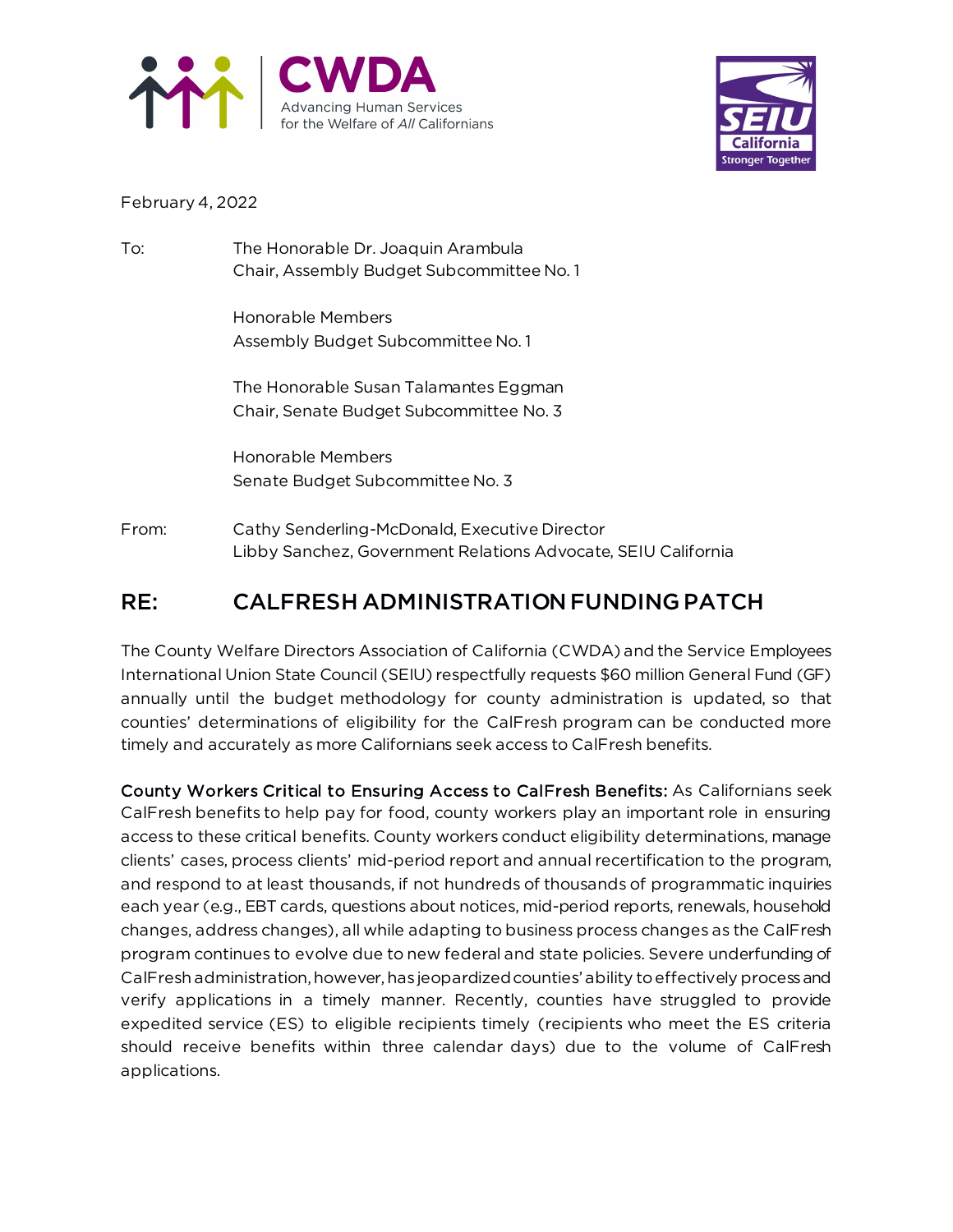CalFresh Demand Continues to Increase: CalFresh benefits provide a lifeline for Californians who struggle with food insecurity and access to healthy and nutritious food. As of November 2021, approximately 4.1 million Californians received CalFresh benefits. The COVID-19 pandemic has exacerbated food insecurity leading to a significant increase in caseload, from 2.4 million to 2.7 million households, a 12.0 percent increase from 2020-21 to 2021-22.

Moreover, important new and expanded policy changes have also increased the CalFresh caseload:

- In 2019, the state adopted a policy change, with broad support by CWDA, counties, and food advocates, that expanded CalFresh eligibility and benefits to Supplemental Security Income (SSI)/ State Supplemental Payment (SSP) recipients. This momentous change increased the food security of approximately 400,000 new cases (approximately 10 percent increase in the ongoing CalFresh caseload) but ongoing funding for county administration to support the significant workload associated with the policy change was increased by less than two percent.
- In 2021, the CalFresh temporary student eligibility expansion and the expiration of unemployment benefits brought along a tidal wave of application submissions for counties to verify and process as many Californians became potentially eligible for CalFresh.
- Several CalFresh legislation changes were enacted in 2021 aimed at increasing CalFresh participation amongst college students, including requiring the designation of county staff liaison(s) at public higher education institution(s) located within the county. These exciting new policy changes will foster greater access to and participation in CalFresh by college students. But none of the additional caseload and workload associated with these changes is proposed to be funded in the 2022-23 budget.

CalFresh Administration Severely Underfunded: State funding for counties' administration of the CalFresh Program is woefully inadequate. Particularly, the budgeting methodology to determine the amount of state funding provided to pay for its share of CalFresh administration costs is based on costs as they existed 20 years ago and is only funding about 60 percent of current county costs. The outdated methodology began when the state experienced a recession in the early 2000s and stopped providing annual cost-of-living adjustments (COLAs) as a way to reduce state costs. Since then, the state has provided funding for most, but not all, of the caseload increases over the past two decades (at early 2000s cost levels), but has given no COLAs to cover operational cost increases over time. The result of this decades-long starvation of CalFresh administrative operations is inadequate county staffing levels, longer wait times for application processing and access to the program and increasing errors in eligibility determination. These issues are going to become more acute as a result of the current inflationary rate leading to rapidly increasing operational costs.